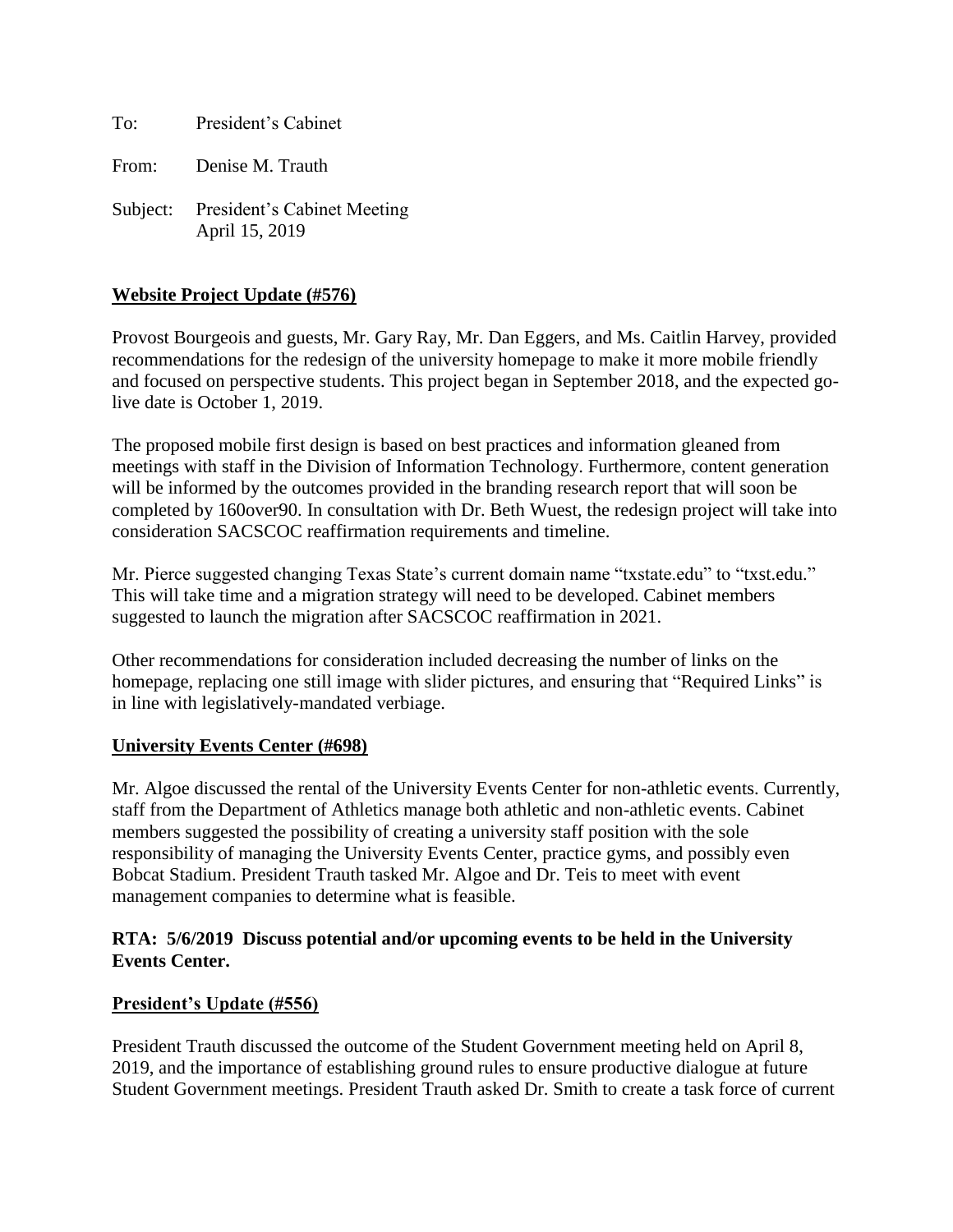and former student government representatives for the purposes of establishing ground rules with behavioral expectations for Student Government meetings, including the open forum portion of the meetings.

President Trauth discussed the April 10, 2019, Bobcat Voices event. Students asked for: improvements in a pedestrian walkway on Comanche Street, raising awareness of diabetes as it relates to disabilities services, ensuring that Chartwells' staff know the ingredients of dishes that are served in a university dining hall, providing information to international students prior to their arrival on procedures for establishing a bank account and registering for residence hall rooms, and constructing a memorial garden for Vietnam Veterans. President Trauth asked the appropriate Vice Presidents to look into these requests.

# **Football (#601)**

President Trauth discussed the Texas State Spring Football Game held on April 13, 2019. President Trauth lauded the great turnout, the band, and the overall game day experience.

## **Significant Issues (#01)**

Provost Bourgeois announced that Mr. Cyrus Cassells has been awarded a Guggenheim Fellowship in the Creative Arts for Poetry by the John Simon Guggenheim Memorial Foundation.

Dr. Breier reported that she met with the Texas State University Development Leadership Council on April 13, 2019. A central topic of discussion was identifying and cultivating future/up and coming university leaders to help further advance the mission of Texas State though service, fundraising, and engagement.

Dr. Breier provided an update on the "Big Ideas" initiative and announced that the "Big Ideas" public presentation and reception will be held on May 3, 2019.

Dr. Breier announced that the Texas State Alumni Association recently participated in an external review. A task force was created to review the final report and consider the review team's recommendations. The report will be discussed at the next Alumni Association Board meeting. Dr. Breier reiterated that the Alumni Affairs Office supports all alumni, not just members of the Texas State Alumni Association.

Mr. Algoe provided an update on road construction.

Dr. Smith asked Cabinet members to make sure that student workers are not working more than 25 hours per week. Often, students work in two different divisions. Thus, it is important that supervisors of student workers communicate to student workers about the maximum hour requirement and pay close attention to the total number of hours worked by their student workers across all university jobs.

Dr. Teis announced that a career fair for student-athletes will be held on April 15, 2019.